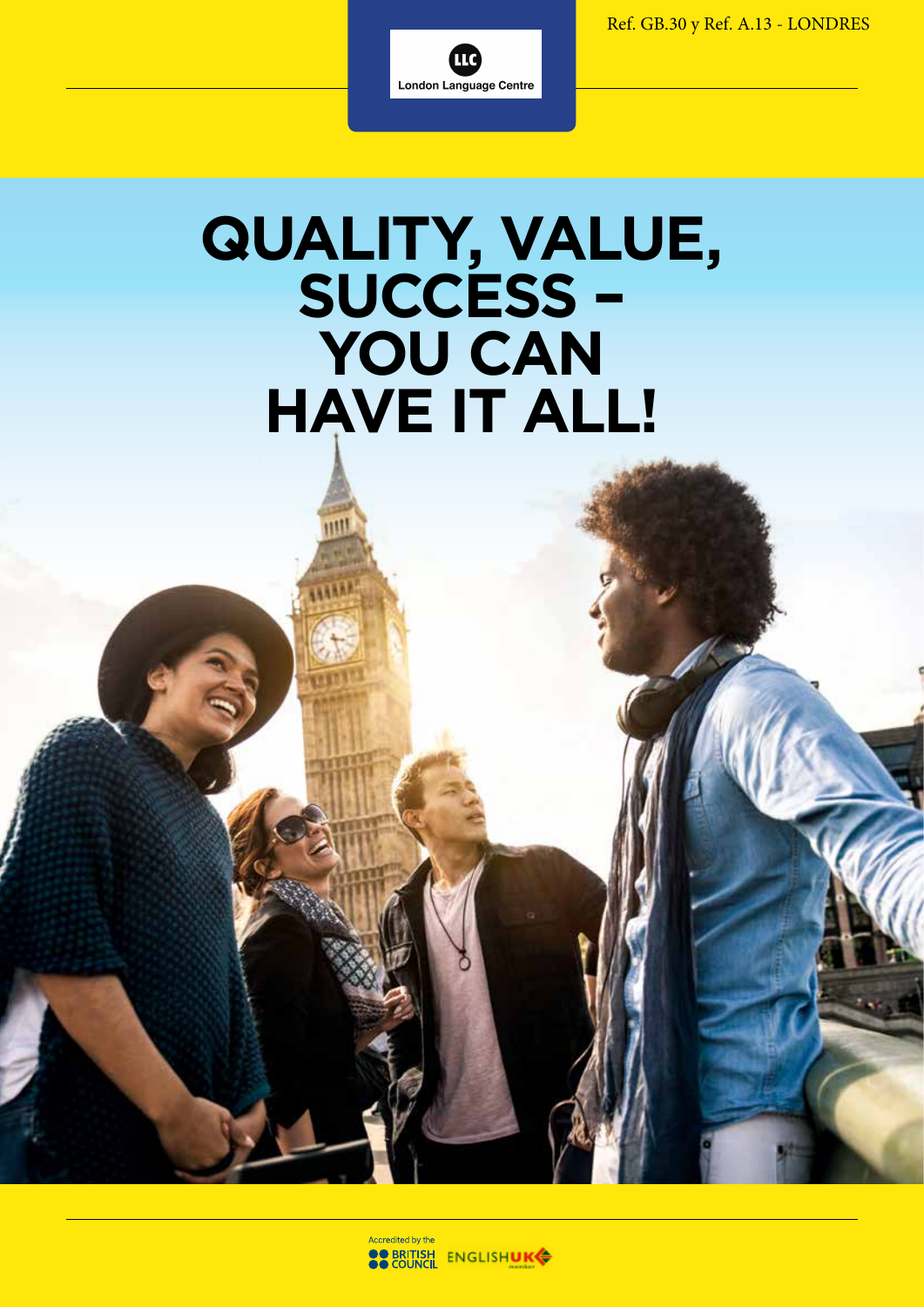# **ABOUT our School**

*Come and meet the world when you study with us!*



#### **Our location**

The school is based in beautiful Bayswater, a fashionable area of central London in Zone 1. Our school is located on Queensway, a bustling cosmopolitan street, with many bars, restaurants and shops, including the famous Whiteleys shopping centre.

The well-appointed building has 4 floors and 15 air-conditioned classrooms and student lounges with wifi . Our location enjoys fantastic transport connections, the closest Underground stations being Bayswater (2 mins), Queensway (4 mins) and Paddington (10 mins), and we are within walking distance of the well-known Kensington Palace, Kensington Gardens / Hyde Park and the world-famous Portobello Road.





- We have been accredited by the British Council since 1978, by the ISI since 2012 and we are a member of EnglishUK. Our school adult was inspected by the British Council in April 2016 and achieved 5 points of excellence, including for the standard of our teaching. **1/Value for money**  Our students welcome the fact that we offer courses at affordable prices. **2/Focus on student success**  We are able to offer internationally
- recognised English language qualifications to our students.



- You can build your own course by adding different modules, and you can change your course as you improve your English.
- **4/Warm & friendly atmosphere**
- We are well known for having a great
- student atmosphere, where you can make friends from over 35 countries.
- **5/Fantastic central location**
- Beautiful Bayswater is one of London's best areas for students.

#### **Why choose us?**

#### **Quality tuition**

- In 2016, the British Council inspected our year round adult and Junior schools. They awarded us 12 points of excellence, as follows:
- Teaching (adults and juniors)
- Academic Management (adults and juniors)
- Quality Assurance (adults and juniors)
- Staff Management (adults and juniors)
- Course design (adults)
- Care of students (juniors)
- Care of Under 18s (juniors)
- Leisure Opportunities (juniors)

#### **3/Flexibility**

#### **Industry recognition**

#### **Quick facts**

Established in 1975 Accredited since 1978 150/300 students year round More than 35 different nationalities Minimum age: 16

#### **Academic methodology**

- > 100% interactive communicative lessons.
- > All teachers are qualified to teach English and are carefully selected by the Principal and Academic Manager.
- > We have six levels of English so you can make faster progress at precisely the right level for you.
- > We use up-to-date methods and materials.



**Age range of our students (%) Average course length (%)**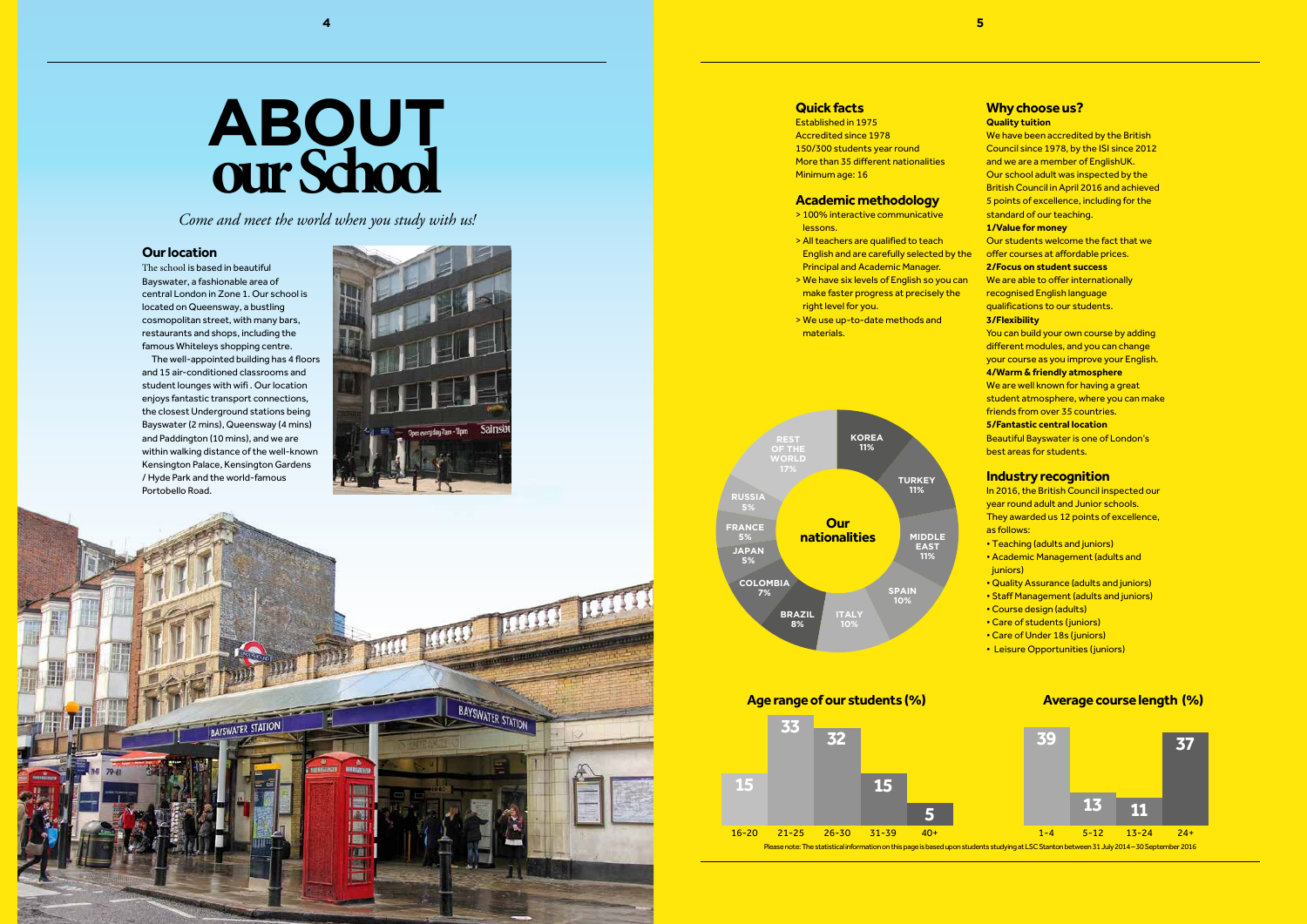It is a well-balanced course that focuses on the four core language skills: listening, speaking, reading and writing.

Many students begin by taking a General English course, and then progress to Exam English courses (see over).

Our General English course is our most popular course.

#### **Is this course for me?**

This course is designed for students who need to improve their English language skills for general use.

Our General English course is flexible. You can start Most Mondays and choose a 15, 20 or 25 lessons per week programme. This flexible approach means that you have control of the intensity of your course and schedule

#### **The results**

General English is to help you to use the English language more effectively after you leave us.

Our General English courses typically use a combination of a course book, which is selected by the Academic Manager, with materials that are prepared by our teachers. You will need a course book which you can borrow or buy.

- The General English course is designed to allow you:
- > communicate much more confidently
- > speak more accurately and fluently
- > improve your grammar
- > increase your vocabulary
- > be able to socialise in English more effectively
- > have an increased chance of success if you later take an examination course

We offer General English throughout the year and you can begin your course on most Mondays, and with our 20 or 25 lesson courses you can select elective lessons to suit your own personal requirements.

You can study General English in the morning or in the afternoon.

> With six levels from Beginners to Advanced you can make progress at the right level for you. Our General English courses have terms of approximately 11 weeks. At the end of each term, we will give you a test to see whether you are able to study at the next level.

#### Course options

**Minimum entry level Beginners** 

**You will practise Speaking Writing Reading Listening Grammar Vocabulary Pronunciation** 

# **GENERAL ENGLISH** Global Colchose the school

C1/C2 Advanced  $\lambda$ B2 **COURSE LEVELS**

**Upper Intermediate**  $\lambda$ B1 Intermediate  $\Lambda$ B1 Preintermediate  $\lambda$ A2 **Elementary**  $\overline{a}$ A1 **Beginner** 

| General<br>English         | Standard<br>$(15$ lessons)               | Premium<br>(20 lessons)                                                   | Gold<br>(25 lessons)                                                      | Elective module<br>options (5 lessons)*<br>• Conversation &<br>Pronunciation<br>• Writing & Grammar<br>• British Cultural studies<br>• Exam English<br>• English for Business |
|----------------------------|------------------------------------------|---------------------------------------------------------------------------|---------------------------------------------------------------------------|-------------------------------------------------------------------------------------------------------------------------------------------------------------------------------|
| Course<br>structure        | General English,<br>15 lessons per week* | <b>Standard General English</b><br>One elective module<br>(five lessons*) | <b>Standard General English</b><br>Two elective modules<br>(ten lessons*) |                                                                                                                                                                               |
| *Each lesson is 50 minutes |                                          |                                                                           |                                                                           |                                                                                                                                                                               |

#### **What happens in class?**

Our teachers use dynamic interactive techniques such as role play, pair work and group work in order to maximise participation and develop confidence in use of English.

#### **Dates, times and fees**

Our fees are shown on our website and on our price list.

#### **KEY FACTS**

**Start dates** Every Monday for most courses

**Class times** Morning or afternoon Maximum class size: 15 (18 in summer, 1 June – 31 August)

*A practical English language course for students who need real results*

because of its excellent reputation and good nationality mix. It's certainly a great school! 99 Thiago, Brazil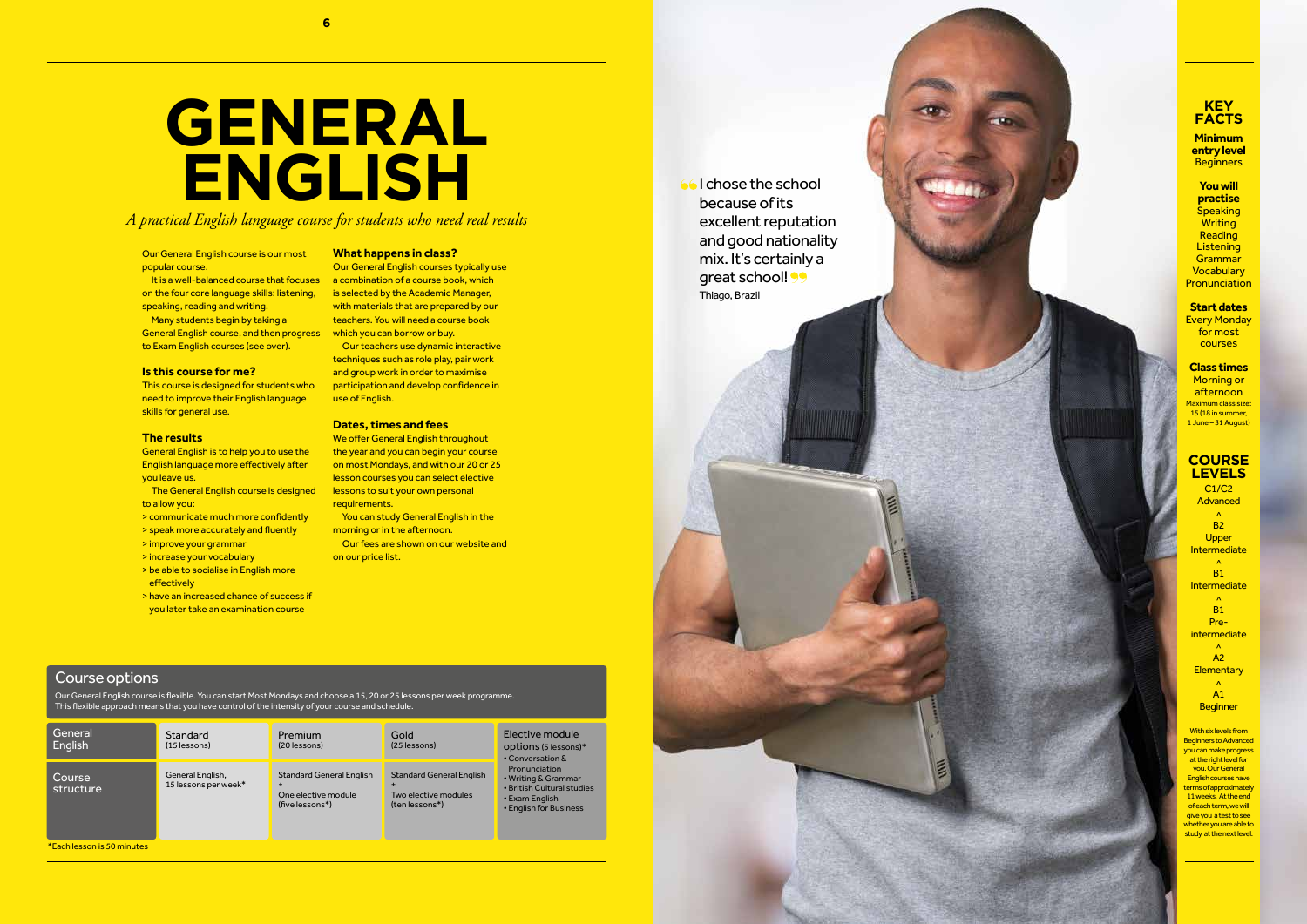We offer two types of Exam Preparation course:

- > IELTS
- > Cambridge First Certificate (FCE) Our exam preparation courses are designed to help you obtain the best possible grade in your chosen exam. You will learn about how the exams work, what the examiners will be looking for and you will practise using the types of questions you will see in the exam.

#### **Is this course for me?**

Our exam courses are aimed at motivated students who want to prepare thoroughly for their chosen exam and maximise their chance of success.

Before arrival we can test your English to see if you are ready to take this course and give you a realistic assessment of whether you are ready to take an FCE exam .

You will be given regular homework which will enable you to identify the areas that you particularly need to focus on improving.

#### **The results**

By the end of the course you will be able to:

- <sup>&</sup>gt; take the exam with confidence > use the language more effectively
- 
- > understand what you read and hear more easily
- > use a wider range of vocabulary in your
- written and spoken English
- > understand the areas you need to work on the most

#### **What happens in class?**

GE plus IELTS **FCE**  Preparation for **FCE** exam

Every Monday **FCE**  3 July (6 weeks) Please note: there is some flexibility on this start date and duration, please check with us for details.

Our IELTS course combines the General English skills of Reading, Writing, Listening and Speaking with 1 elective per day that focuses on specific IELTS Exam preparation. The course is flexible in duration to match the IELTS exam dates. Our six week FCE Summer course is aimed at studentswho intend to take the FCE exam in the UK or their own country in August 2017 or later. All classes are specifically aimed at preparing students for the exam.

#### **Class times IELTS Morning or**

Both courses concentrate on:

- > developing the different forms of writing tested in the exams
- > achieving a high degree of grammatical accuracy
- <sup>&</sup>gt; development of vocabulary > listening and speaking skills
- We will give you a full practice exam to

give you an idea of what to expect, and to teach you how to work under exam conditions. You will also concentrate on developing good examination technique and practise with past examination papers. You will need a course book which you can rent or buy.

#### **Dates, times and fees**

Please refer to the 'Key facts' table for information on course start dates. Our fees are shown on our website and on our price list.

# **EXAM ENGLISH**

*Preparation courses that prepare you for internationally recognised exams*

PLEASE NOTE: Exam fees are not included, students wishing to take the FCE exam in the UK should book the exam before starting their course as places fill up very quickly

#### **KEY FACTS**

**Minimum entry level IELTS**  Intermediate/B1 **FCE** Intermediate/B1

#### **You will practise IELTS**

#### **Start dates IELTS**

afternoon 20 lessons **FCE**  Afternoon 15 lessons **Maximum** class size: 15



I took the Cambridge FCE exam because I needed it to improve my English for my University Entry application. Maria Carmen, Spain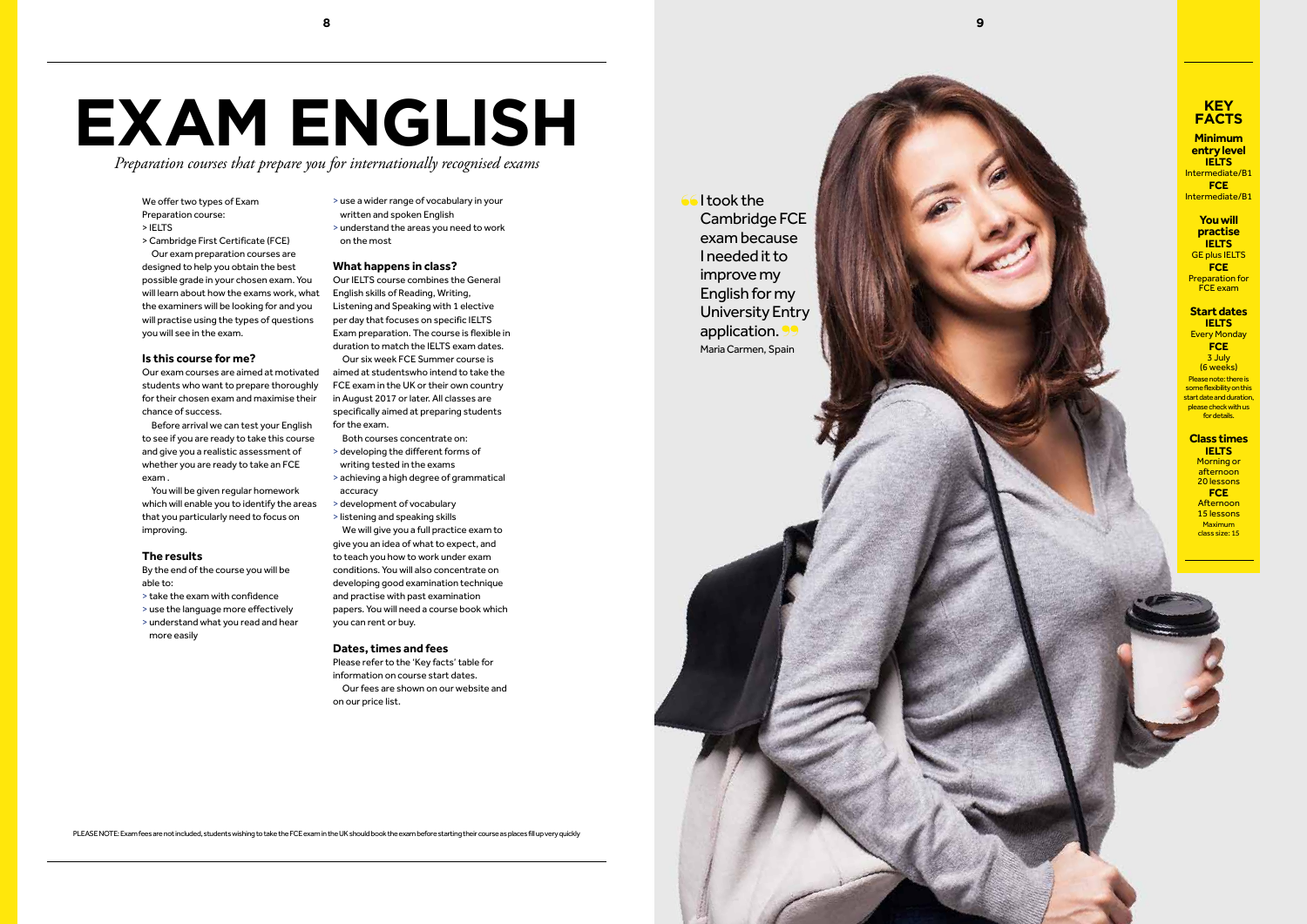## **HELPING YOU IN LONDON** *We provide a range of other services to make your stay comfortable*

#### **Accommodation**

Many of our students ask us to arrange accommodation for some or all of their time in London.

Choosing the right accommodation is very important. We know that finding good quality accommodation for our students will help them to feel happy during their time in London.

To improve your experience in London we can help you find comfortable, good value accommodation during your stay. We offer the following choices:

#### **Homestay**

At our homestay accommodation, the hosts treat you as a full member of the household, eating together and sharing the common living areas. This gives you regular contact with English speakers and an insight into British life. Different meal plans are available. All of our homestays conform to British Council requirements, and are chosen for the warmth and care they show our students.

#### **Student Residence**

Staying in a residence with other young adults gives you independence and freedom. We have several year-round residences close to the school.

**66** My accommodation is in a very nice and central zone, great for seeing London. I love this city! 9 Veronique, France

We offer single and twin rooms in homestays; and single, twin and triple rooms in student residences. Our prices are shown on our website and our price list.

We regularly inspect all our accommodation so that you will be happy.

### **Other services**

- **> Airport transfers** For your safety and convenience, we can arrange transfers to and from all London airports and the Eurostar Terminal at St Pancras train station.
- **> Library** Books, videos and listening materials to buy or to borrow.
- **> Free Internet** Use a computer or bring your own laptop or mobile device for free internet access.
- **> Welfare** Our Welfare Officer is available for you to discuss any concerns you have about your time in London including:
- Medical information
- Police registration
- Opening a bank account
- Visa extensions
- London transport information: We can provide you with information on how to get around London, and also on any discounts available to international students
- **> Student discounts** We can help you get discounts on many things including London transport and most tourist attractions.

**13**

**12**

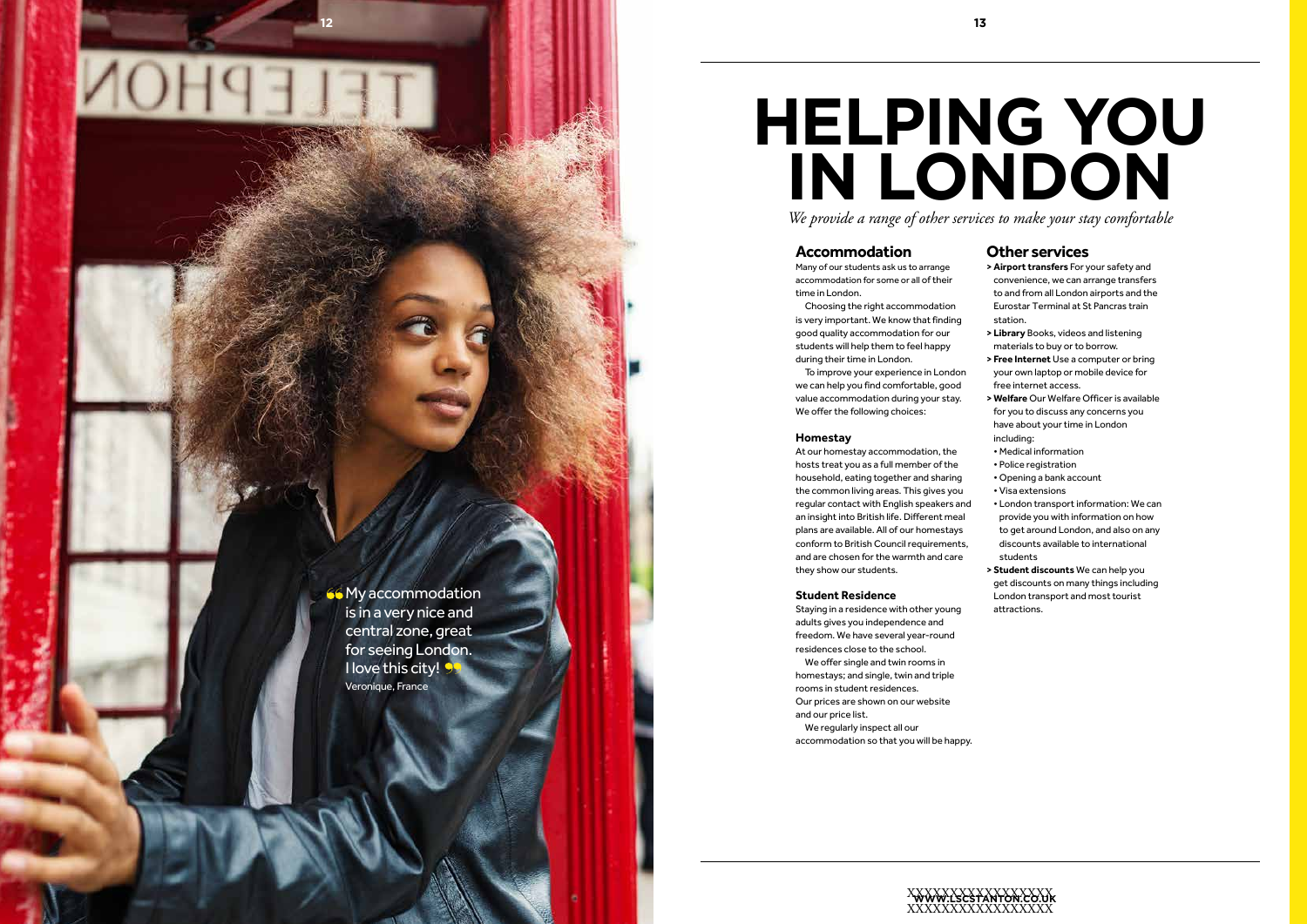On our social activities programme we will take you to visit tourist attractions in **>** See the best of London and England London and throughout the UK. We arrange a variety of cultural visits and activities where you can also meet international friends and practise your English.

- **>** Variety of exciting activities
- 
- **>** Practise your English with new friends
- **>** Many free and low cost activities

# **SOCIAL life**

### *Discover London's best attractions on our social activities programme*

## **BEFORE YOU ARRIVE** *Important information regarding visas*

PLEASE NOTE: For both types of visa you must prove that you have enough money for your stay (up to a maximum of 9 months). This is defined as the cost of your course plus £1,020 living expenses per month.



| We offer two types of<br>visa support documents | Length of visa | English level<br>required | Right to work? | Right to extend in<br>the UK? |
|-------------------------------------------------|----------------|---------------------------|----------------|-------------------------------|
| <b>Short Term Student Visa</b><br>(6 months)    | Max 6 months   | No minimum                | No             | <b>No</b>                     |
| ' Short Term Student Visa ,<br>(11 months)      | Max 11 months  | No minimum                | <b>No</b>      | No                            |

If you are from the European Economic Area (EEA - European Union countries plus Iceland, Norway and Liechtenstein) or Switzerland, you do not need a visa to study English. If you are from outside the European Economic Area (EEA) you are very likely to need a visa to study English. Our website has up to date practical information on visa requirements for students, and our staff are trained to give students the right information when they book their course before they travel to the UK. If you have any questions or need more information, please contact us and we will be pleased to help you.